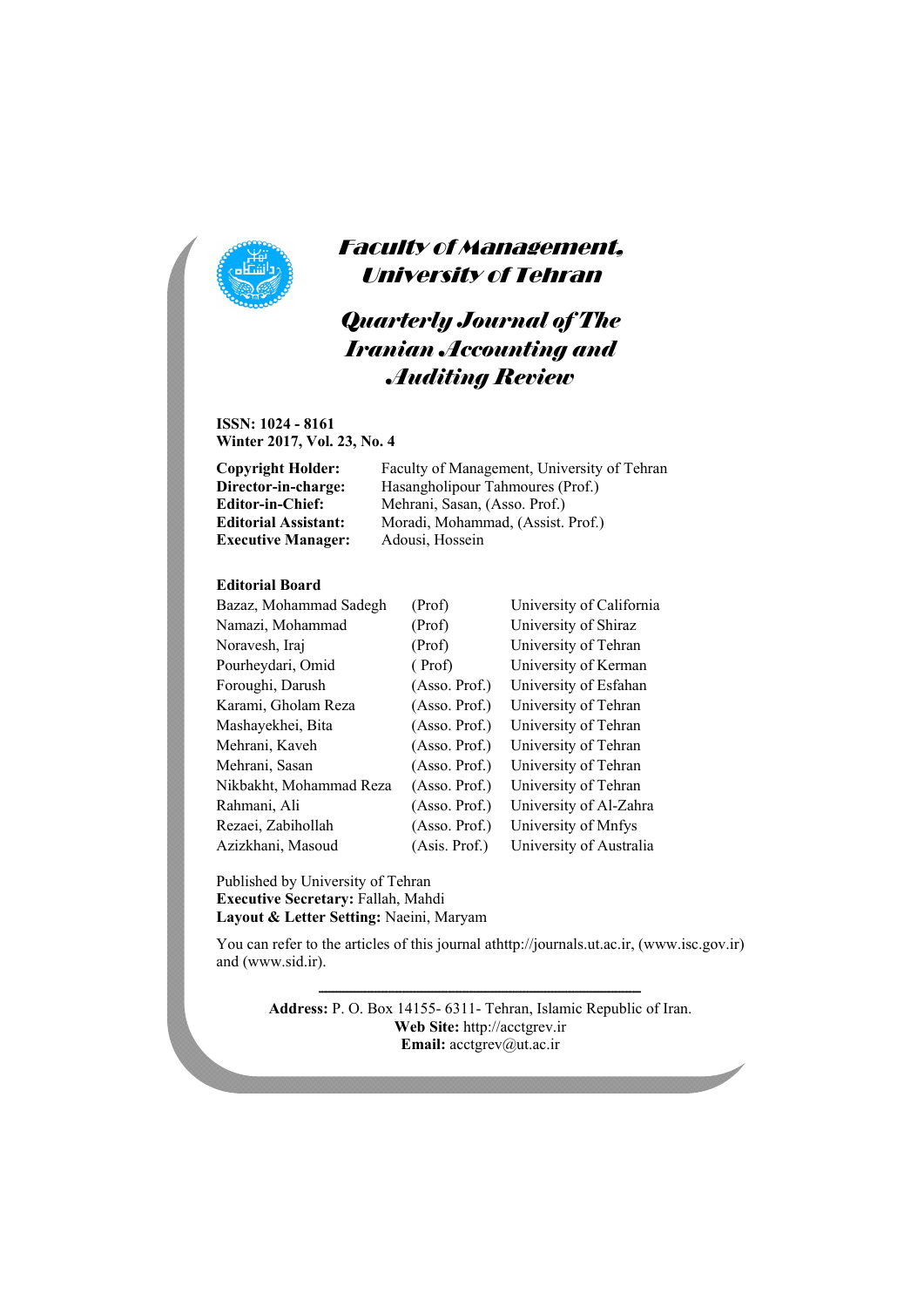### *Table of Contents*

| <b>Title</b><br>Page                                                                                                                                         |  |
|--------------------------------------------------------------------------------------------------------------------------------------------------------------|--|
| Seyed Kazem Ebrahimi, Ali Bahraminasab, Reza Mamashli                                                                                                        |  |
| Abdolreza Talaneh, Marzieh Kazemi                                                                                                                            |  |
| <b>Investigating the Relationship between Accounting Ratios and Skewness of Stock</b><br>Shokrollah Khajavi, Ali Faal Ghaumi                                 |  |
| <b>Tracing Iran Budgeting System Challenges in Order to Develop Regional Justice</b><br>MirYaghoub Seyyed Rezaei, Ali Asghar Pourezzat, Ali Asghar Sadabad i |  |
| The Nature of Monetary Ethics and Accounting Students' Ethical Perception:<br>Marjan Atefi, Elaheh Barzegar                                                  |  |
| Investigation of the Outcomes Resulting from Managers' Myopia Based on<br>Javad Moradi, Fatemeh Keshavarz                                                    |  |
| <b>Analysis of Public Sector Accounting Researches in Iran and Future Researches</b><br>Mohammad Moradi, Reza Safikhani                                      |  |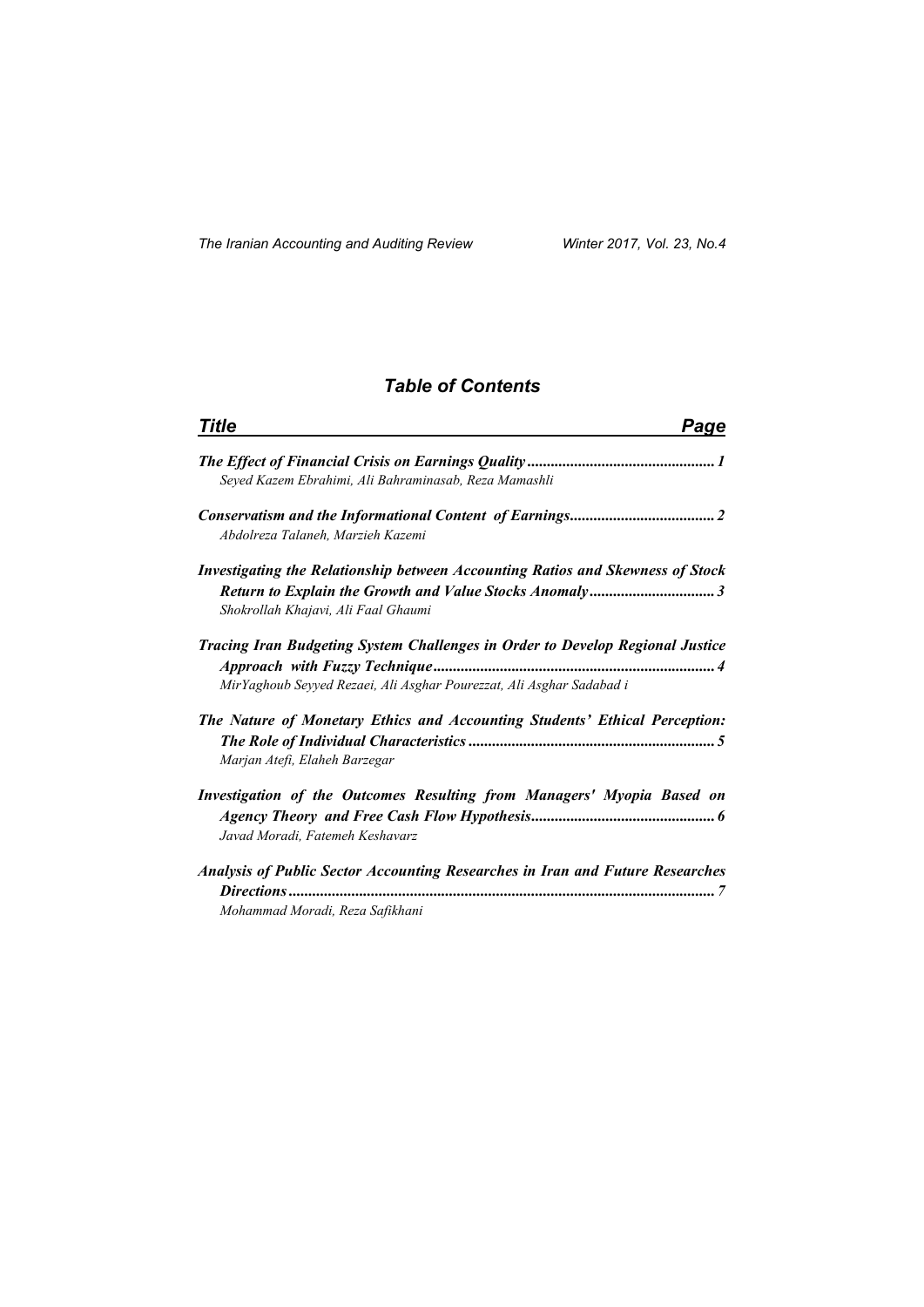### *The Effect of Financial Crisis on Earnings Quality*

Seyed Kazem Ebrahimi<sup>1</sup>, Ali Bahraminasab<sup>2</sup>, Reza Mamashli<sup>3</sup>

*Abstract:* The main purpose of current research is to determine the effect of financial crisis on earnings quality. In this study, earnings quality was measured by using three earnings persistence, earnings predictability and accruals quality. The measure of financial crisis in a company is to have at least one of three criteria: three consecutive years of losses (operating loss, net loss or retained), reduction in distributed dividends of each year relative to the previous year by more than 40 percent, and article 141 of the commercial code be applicable to studied companies study. In current study, we use a sample of 97 firms listed in the Tehran Stock Exchange during the period 2002 to 2015. The results of multiple regression model and panel data with fixed effects, showed that in 95 percent of confidence level, financial crisis has a significant negative effect on the earnings persistence and a significant positive effect on the earnings predictability. Also, there was not found a significant relationship between financial crisis and discretionary.

*Keywords:* **Accruals quality, Earnings persistence, Earnings predictability, Financial crisis.** 

- *1. Assistant Prof, Department of Accounting, Semnan University, Semnan, Iran*
- *2. Instructor, Department of Accounting, Semnan University, Semnan, Iran*

*3. MSc. Student in Accounting, Semnan University, Semnan, Iran* 

*Submitted: 09 / August / 2016 Accepted: 11 / December / 2016 Corresponding Author: Reza Mamashli Email: acc\_mamashli@yahoo.com*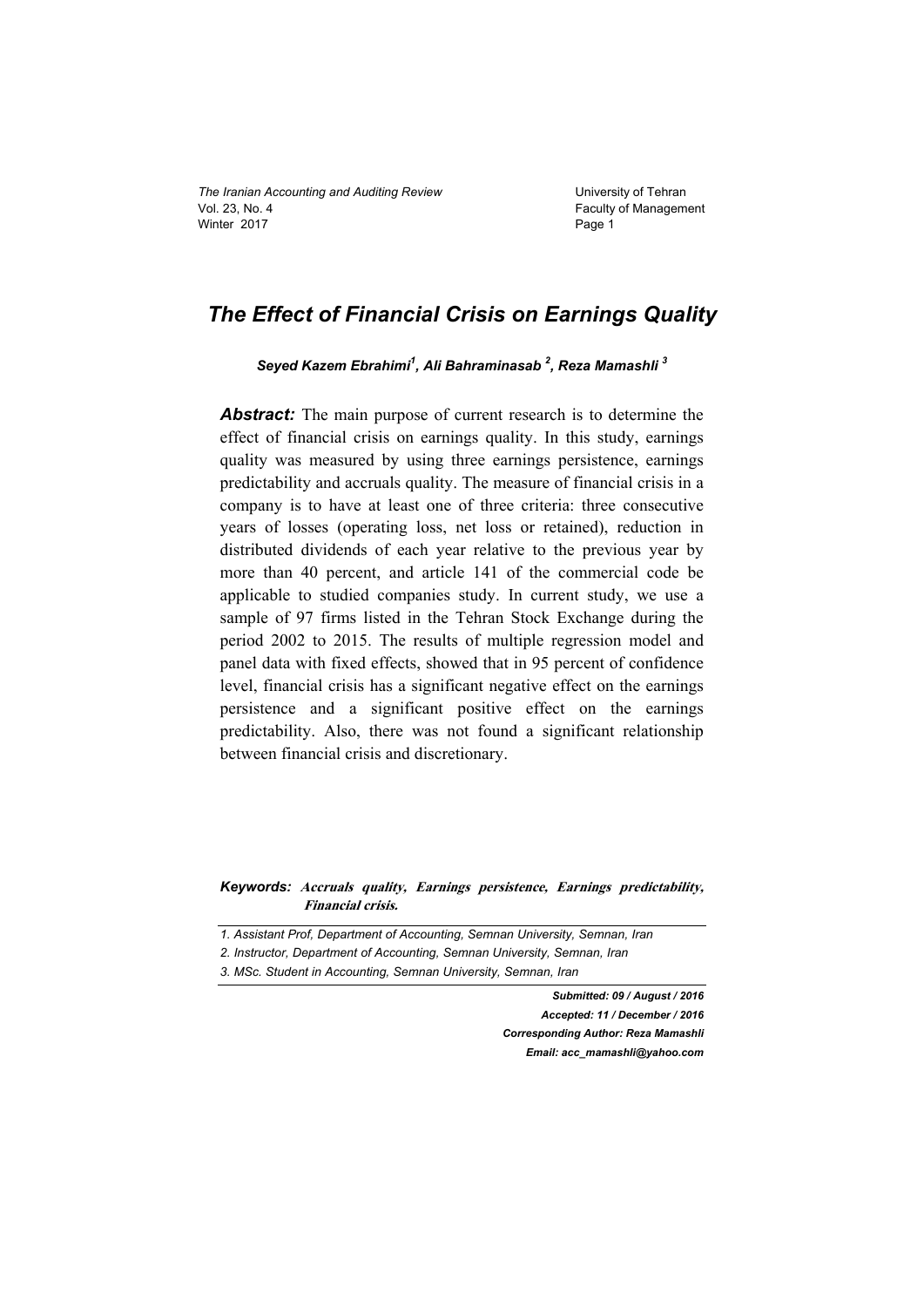### *Conservatism and the Informational Content of Earnings*

*Abdolreza Talaneh <sup>1</sup> , Marzieh Kazemi 2* 

*Abstract:* This paper examines the relationship between accounting conservatism and informational content of earnings using data of 167 firms listed on the Tehran Stock Exchange during 2004-2013. Accounting conservatism is measured based on Khan and Watts' (2009) model and Feltham and Ohlsson (1995) price model and Easton and Hariss (1991) return models were used to evaluate the informational content of earnings across different partitions of conservatism. The results of price and return models estimations on two and three partitions (levels) of conservatism show an inverse relation between conservatism and informational content of earnings. That is, the explanatory powers of price and return models are lower for the partition of high conservatism than the partition of low conservatism. Also, an inverse relation between stock returns and conservatism is observed. Our results are robust to sensitivity analyses.

#### *Keywords:* **Conservatism, Informational content of earnings, Khan and Watts' (2009) model.**

*Submitted: 08 / August / 2016 Accepted: 13 / December / 2016 Corresponding Author: Abdolreza Talaneh Email: unistpapers@yahoo.com* 

*<sup>1.</sup> Associate Prof., Faculty of Management and Accounting, Islamic Azad University, Firoozkuh Branch, Firoozkuh, Iran* 

*<sup>2.</sup> MSc. of Accounting, Faculty of Management and Accounting, Islamic Azad University, Firoozkuh Branch, Firoozkuh, Iran*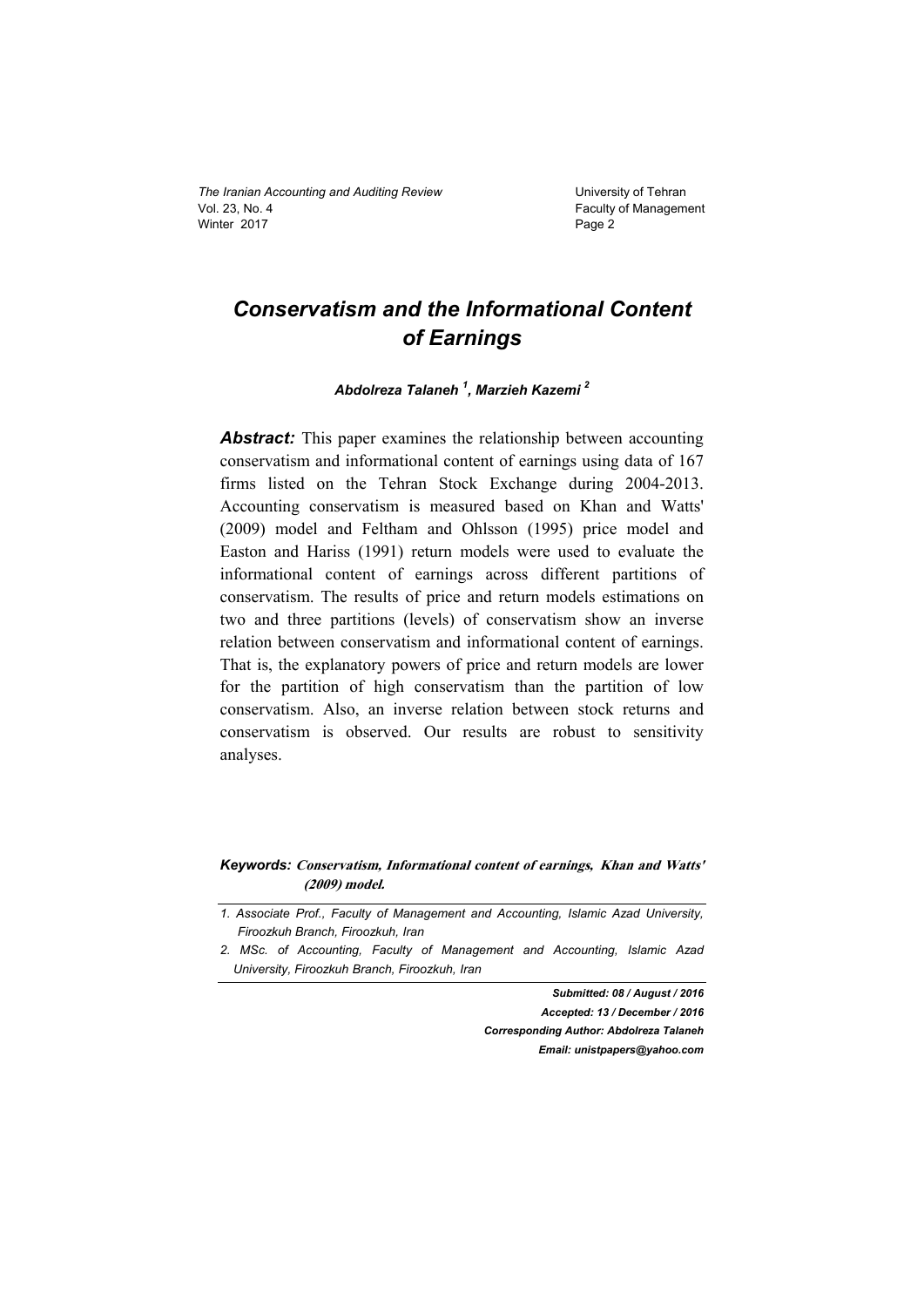# *Investigating the Relationship between Accounting Ratios and Skewness of Stock Return to Explain the Growth and Value Stocks Anomaly*

*Shokrollah Khajavi <sup>1</sup> , Ali Faal Ghaumi 2*

*Abstract:* This research aims to explain the growth and value stocks anomaly by the relationship between accounting ratios and skewness of stock return distribution. Then, the data of 89 companies listed in the Tehran Stock Exchange are collected and analyzed for 2009 to 2013. Furthermore, the fixed effect panel data method is used to examine the hypothesis. The results show that there is a negative and significant relationship between skewness and book to market ratio. This reveals the information content of financial statement ratios in Tehran Stock Exchange. Moreover, the skewness affects on difference between growth and value stock return. However, due to lack of growth and value stocks anomaly in the research sample, results isn't (is not) supported empirical model.

*Keywords:* **Book to market ratio, Growth and value stocks anomaly, Skewness, Stock return.** 

*1. Prof. in Accounting, Faculty of Management, Economic and Social Sciences, Shiraz University, Shiraz, Iran* 

*Submitted: 26 / June / 2016 Accepted: 20 / November / 2016 Corresponding Author: Shokrollah Khajavi Email: Sh.khajavi@rose.shirazu.ac.ir* 

*<sup>2.</sup> Ph.D in Accounting, Shiraz University, Shiraz, Iran*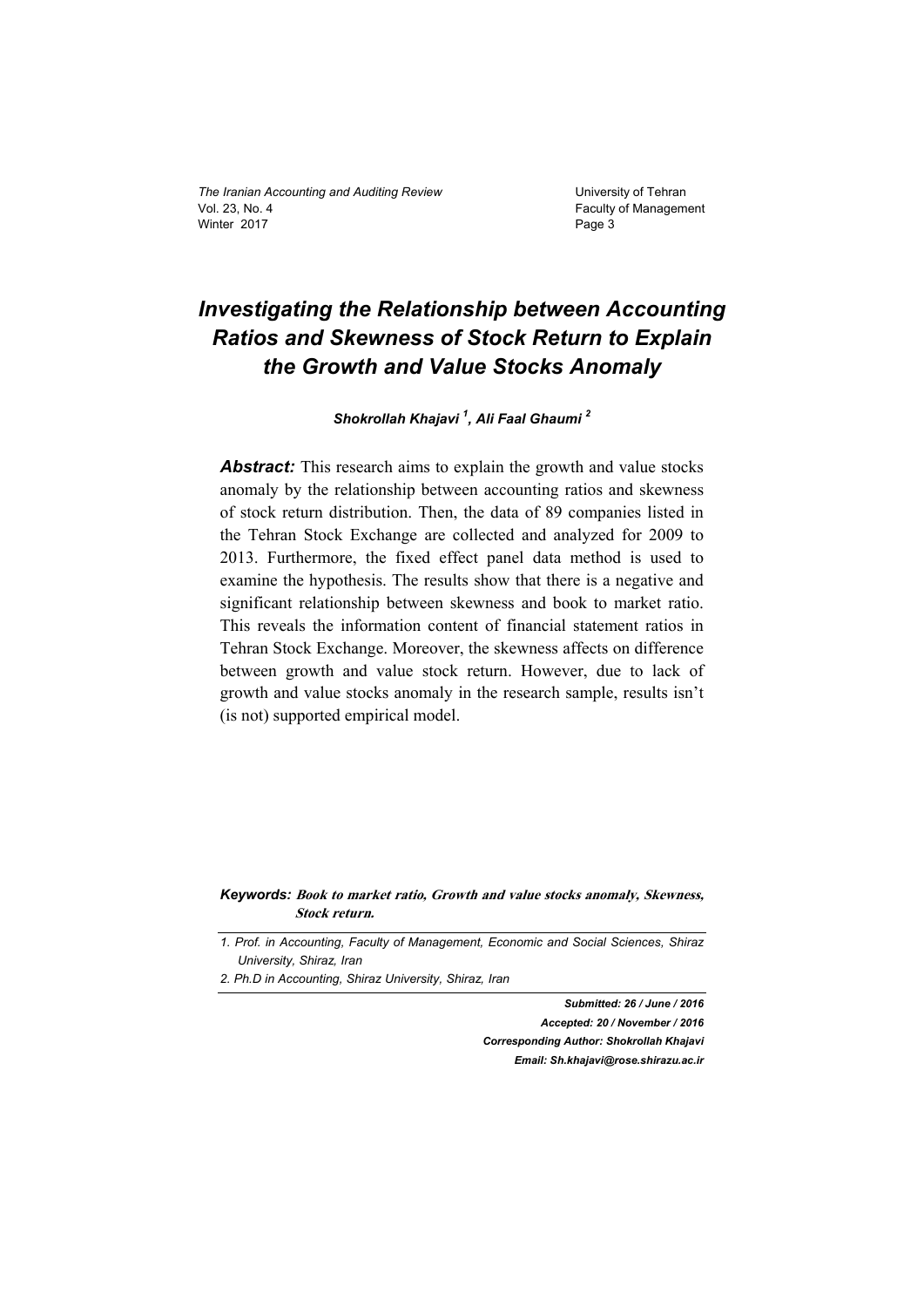# *Tracing Iran Budgeting System Challenges in Order to Develop Regional Justice Approach with Fuzzy Technique*

*MirYaghoub Seyyed Rezaei 1, Ali Asghar Pourezzat 2, Ali Asghar Sadabad i3* 

Abstract: Social systems are driven by values that sometimes shape the basis and foundation of systems; values like justice that deemed as the first virtue of social institutions, the cornerstone of state and government legitimacy, and the essence of governmental policy making purposes. One of the most important and wise government instruments to achieve this goal is public budget of the country; an instrument that represents all activities and actions of government, and all dominant values on government policies. Therefore, in this study with emphasize on the important and effective role of budgeting in justice achievement process, the validity of findings from other studies, under title "challenges of Iran budgeting system toward achieve regional justice through public budget" examined. In this study, to confirm the research findings (obtained from grounded theory), Fuzzy Delphi method has been used and attempted to refer to the experts, rankings the indicators of good budgeting is done. According the finding, all factors presented in tables have) enough credit, and in the process of increasing the regional justice are effective.

*Keywords:* **Budgeting for development, Developing countries, Justice and equity, Public budgeting system, Regional development.** 

*Submitted: 11 / April, 2016 Accepted: 20 / December / 2016 Corresponding Author: MirYaghoub Seyyed Rezaei Email: Seyedrezai@ut.ac.ir* 

*<sup>1.</sup> Ph.D. Candidate of Development Administration, Faculty of Management, University of Tehran, Iran* 

*<sup>2.</sup> Prof. of Public Administration, Faculty of Management, University of Tehran, Iran* 

*<sup>3.</sup> Ph.D. Candidate of Science and Technology Policy Making, Faculty of Management, University of Tehran, Iran*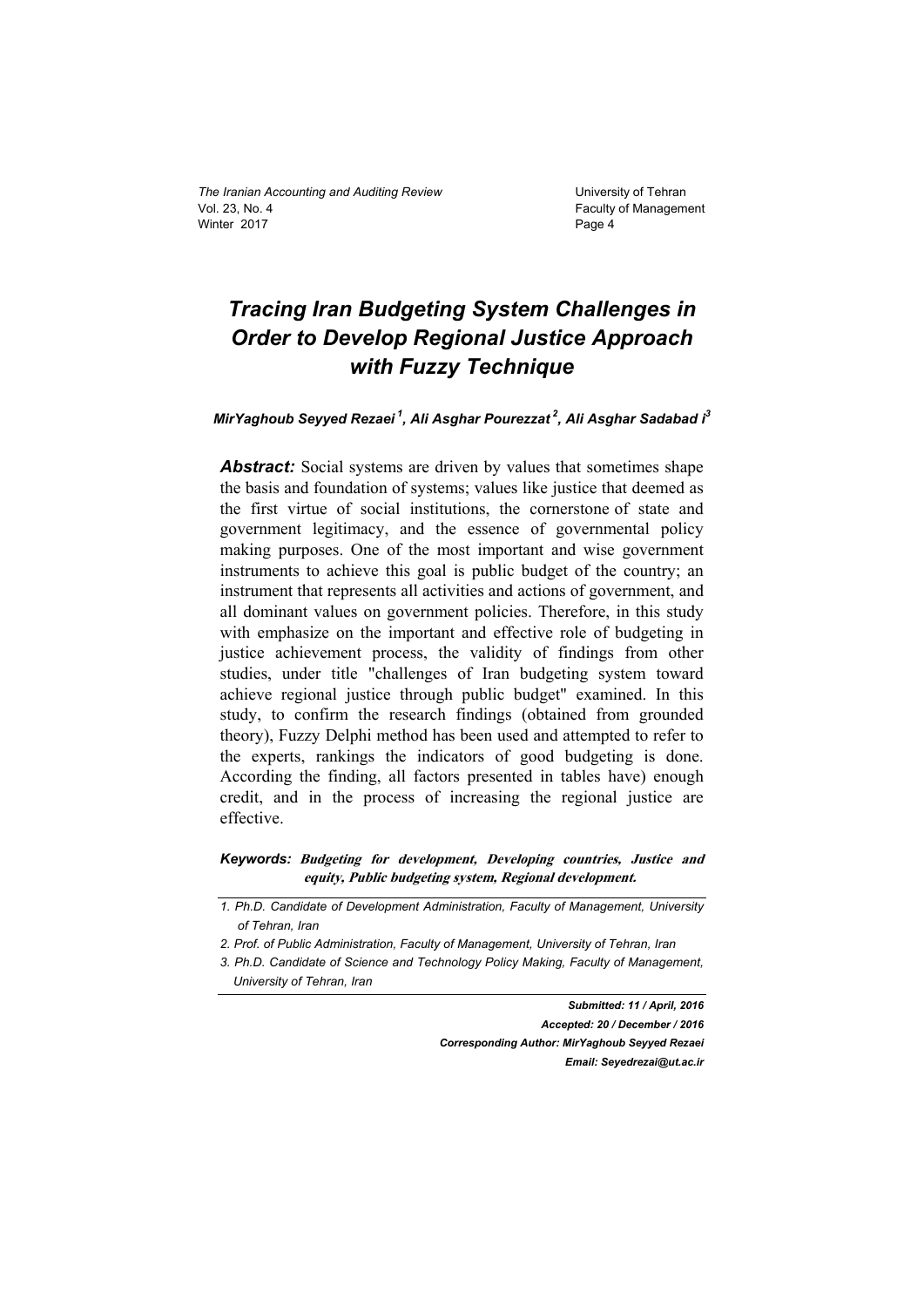# *The Nature of Monetary Ethics and Accounting Students' Ethical Perception: The Role of Individual Characteristics*

#### *Marjan Atefi 1 , Elaheh Barzegar <sup>2</sup>*

**Abstract:** Integrity is the foundational basis of the accounting profession. Recently, corporate scandals exposed the accounting profession to great pressure of regulators and public. Understanding the ethical values of accounting students is very crucial for improving the integrity of accounting profession. The aim of this study is to investigate the relationship between ethical perception and monetary ethics of accounting students. In order to answer the research question, three hypotheses were examined. Information required to measure ethical perception and monetary ethics was gathered through Forsyth's Ethical Position Questionnaire (1980) and Tang's Money Ethic Scale (1992) respectively. The sample was consisted of 375 students majoring in Accounting that were examined in 2015. The findings showed that the students' ethical perception was independent of their monetary ethics. Furthermore, age and educational level of students were not associated with their monetary ethics and ethical perception. Additionally, the results revealed that the students' gender was related to their monetary ethics, while no relation with their ethical perceptions was found.

#### *Keywords:* **Age, Educational Level, Ethical Perception, Gender, Monetary Ethics.**

*Submitted: 21 / June / 2016* 

*Accepted: 10 / December / 2016 Corresponding Author: Elaheh Barzegar Email: barzegar@iaushiraz.ac.ir* 

*<sup>1.</sup> MSc. Student, Dep. of Accounting, Faculty of Economic and Management, Shiraz Branch, Islamic Azad University, Shiraz, Iran* 

*<sup>2.</sup> Assistant Prof., Dep. of Accounting, Faculty of Economic and Management, Shiraz Branch, Islamic Azad University, Shiraz, Iran*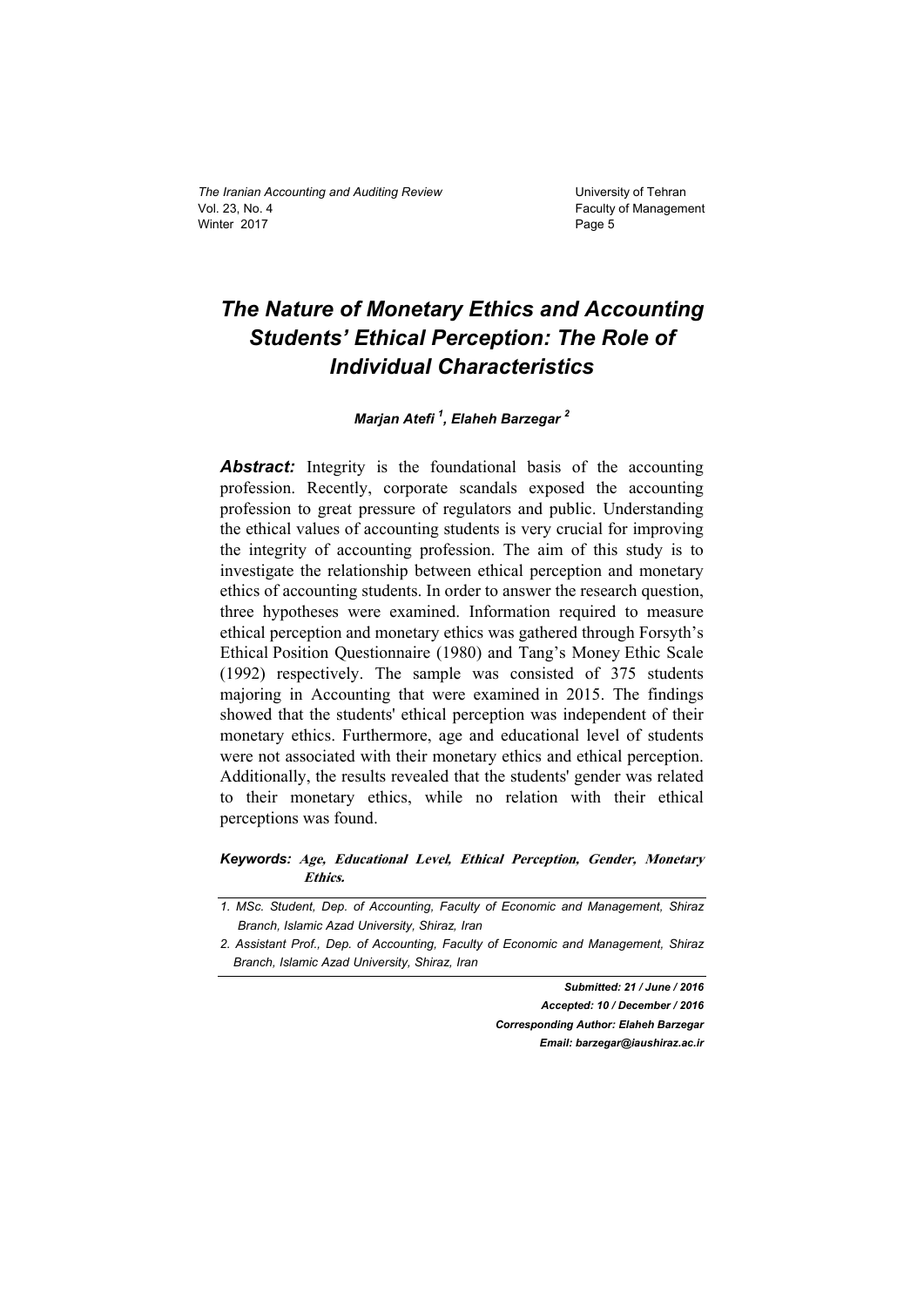# *Investigation of the Outcomes Resulting from Managers' Myopia Based on Agency Theory and Free Cash Flow Hypothesis*

*Javad Moradi <sup>1</sup> , Fatemeh Keshavarz <sup>2</sup>* 

**Abstract:** The purpose of this study is to investigate the relationship between free cash flows and stock return considering managers' myopia. Two hypotheses have been designed and tested, selecting 96 firms from accepted companies in the Tehran Stock Exchange for sixyear period from 2005 to 2010 and using stock return for three years ahead (to 2012). The results show that free cash flows are negatively related to short-term and long-term stock returns. The sensitivity of stock return to Free Cash Flows in myopic firms is more than the other firms and, with an increase in free cash flows, more decrease in return is occurred in such firms. Therefore managers' myopia and free cash flows, increase opportunistic behavior of managers in order to increase their personal interests and have negative influence on firm performance.

*Keywords:* **Free cash flow, Managers' myopia, Marketing & research & development expenditures, Stock return.** 

*Submitted: 25 / October / 2014 Accepted: 30 / September / 2016 Corresponding Author: Javad Moradi Email: Jmoradi2005@yahoo.com* 

*<sup>1.</sup> Assistant Prof., Faculty of Economic-Management and Social Sciences, Shiraz University, Shiraz, Iran* 

*<sup>2.</sup> Msc. in Accounting, Islamic Azad University-Marvdasht Branch, Marvdasht, Iran*